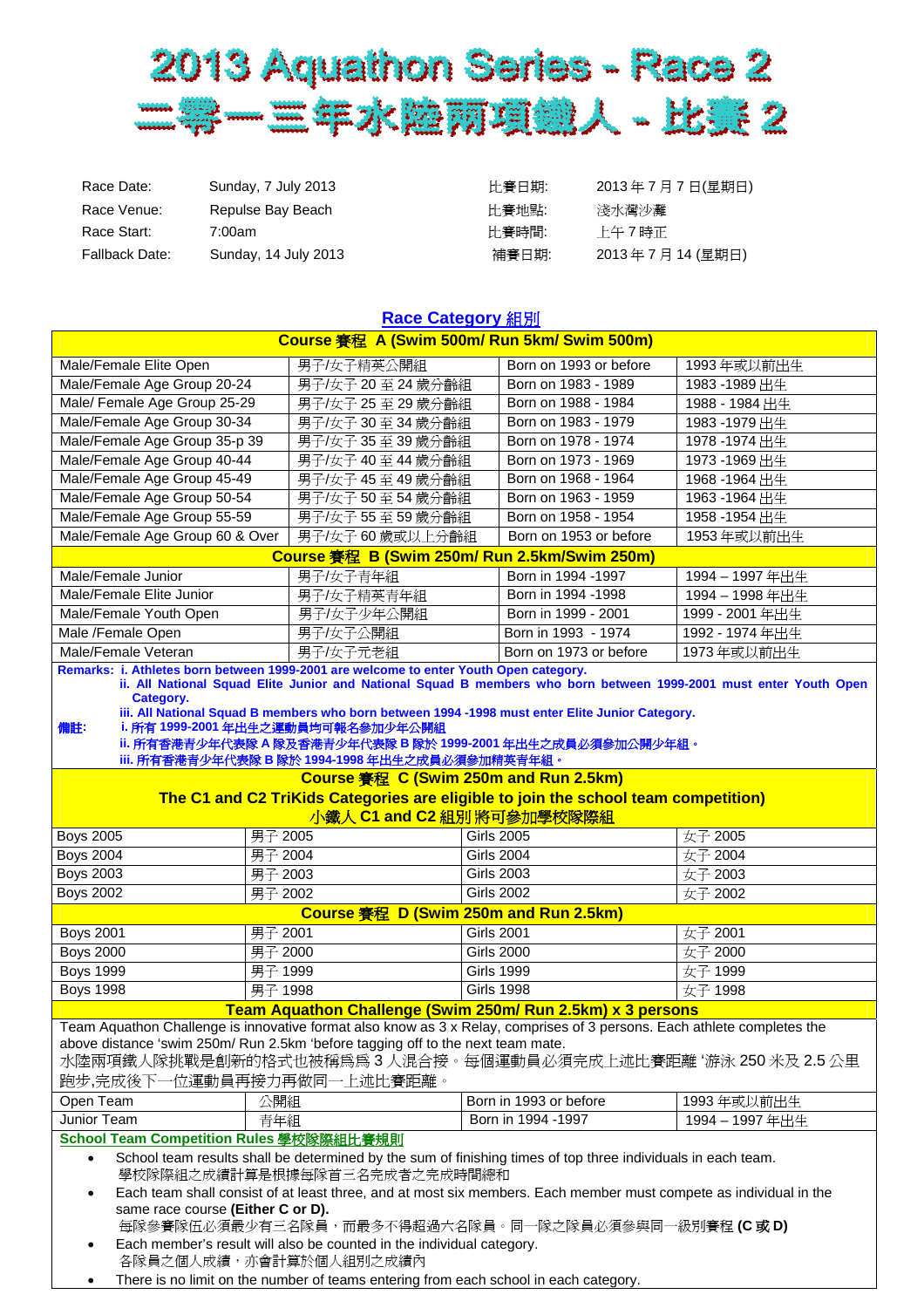各院校在各組別的參賽隊數不限 School team members' entry form must be submitted together. 所有學校隊際組別的參賽報名表必須一併遞交

| <b>Entry Fee</b>          | TriHK Member HK\$130                                                                                   | 香港三項鐵人總會會員港幣\$ 130      |  |
|---------------------------|--------------------------------------------------------------------------------------------------------|-------------------------|--|
| 報名費                       | Non TriHK Member HK\$190                                                                               | 非香港三項鐵人總會會員港幣\$190      |  |
|                           | Team Challenge: HK\$390 per team                                                                       | 水陸兩項鐵人隊挑戰: 每組報名費港幣\$390 |  |
|                           | A HK\$50 surcharge will be levied for any late entries which has been accepted. Late Entry only accept |                         |  |
|                           | until Monday, 1 July 2013                                                                              |                         |  |
|                           | 經接受之逾期報名,需加付行政費港幣\$50。逾期報名截止日期為 2013年7月1日(星期一)                                                         |                         |  |
| <b>Deadline for Entry</b> | 27 June 2013 (Thursday) 2013年6月27日 (星期四)。                                                              |                         |  |
| 截止報名日期                    | The date of the stamp on the envelop is treated as the date of receipt by TriHK                        |                         |  |
|                           | 報名截止日期以郵印日期作準                                                                                          |                         |  |

The TriHK operates a "Non Refund Policy". Once your entry is accepted, your entry fee will not be refunded. If an event has to be re-scheduled due to inclement weather or other reason beyond the control of TriHK, your entry will automatically carried forward to the re-scheduled date, and your entry fee will not be refunded (even if you did not participate on re-scheduled day). All entry fees are also not transferable to another applicant. 香港三項鐵人總會實行"不退款"政策, 報名一經接納 ,報名費將不獲退回。如賽事因天氣惡劣或其他原因而需改期補賽, 運動員之報 名將直接轉往補賽日, 而不會作任何退款之安排(包括補賽日不出席, 都不會作任何退款之安排)。所有報名費均不能轉讓給其他人。 **Entry Procedure**  報名手續 Deposit or transfer the prescribed amount into the Hong Kong Bank saving account of TriHK (No: 502- 118375-838) or make out a cross cheque for the prescribed amount payable to the" Hong Kong Triathlon Association Limited". 請將適當費用存入、轉賬或網上付款到香港匯豐銀行 儲蓄賬戶: 502-118375-838,或將劃線支票抬頭 " 香港 三項鐵人總會有限公司" 郵寄致本會辦事處。 Send your completed entry form, together with your cheque or pay-in/transfer slip by post to the TriHK office, Room 1020 Olympic House, 1 Stadium Path, So Kon Po, Causeway Bay, Hong Kong., by fax on 25768253 or by email to trihk@triathlon.com.hk 請填妥報名表並附上有關款項之存款收據或支票,寄回香港三項鐵人總會,地址:香港銅鑼灣掃桿埔大球場徑 一號奧運大樓 1020 室。傳真 25768253 或電郵 trihk@triathlon.com.hk **Awards**  獎項 **Individual** 個人組 The Champion in each category will be presented with a Trophy. Other positions entitled to an award will be presented with medals based on the below criteria: 每組冠軍將獲頒獎杯一個,而其餘名次將依據下述計算方法頒發獎牌: Awards will be presented to the Top 3 finishers, if the number of entries in that category is 3- 30. 如該組別參加者為 3-30 人,則只頒發獎項給前 3名 Awards will be presented to the Top 4 finishers, if the number of entries in that category is  $31 - 50$ . 如該組別參加者為 31-50 人,則只頒發獎項給前 4 名 Awards will be presented to the Top 5 finishers, if the number of entries in that category is more than 50. 如該組別參加者為 51 人或以上,則只頒發獎項給前 5名 **School Team** 學校隊際組 A flag and 3 medals will be presented to each of the Top 3 Teams in each category. 各學校隊際組別前三名將獲頒發錦旗一面及三枚獎牌 **Individual and Club Series Scoring Method** 個人及屬會聯賽評分方法 For detail information, please visit: www.triathlon.com.hk 詳細資料請瀏灠: www.triathlon.com.hk